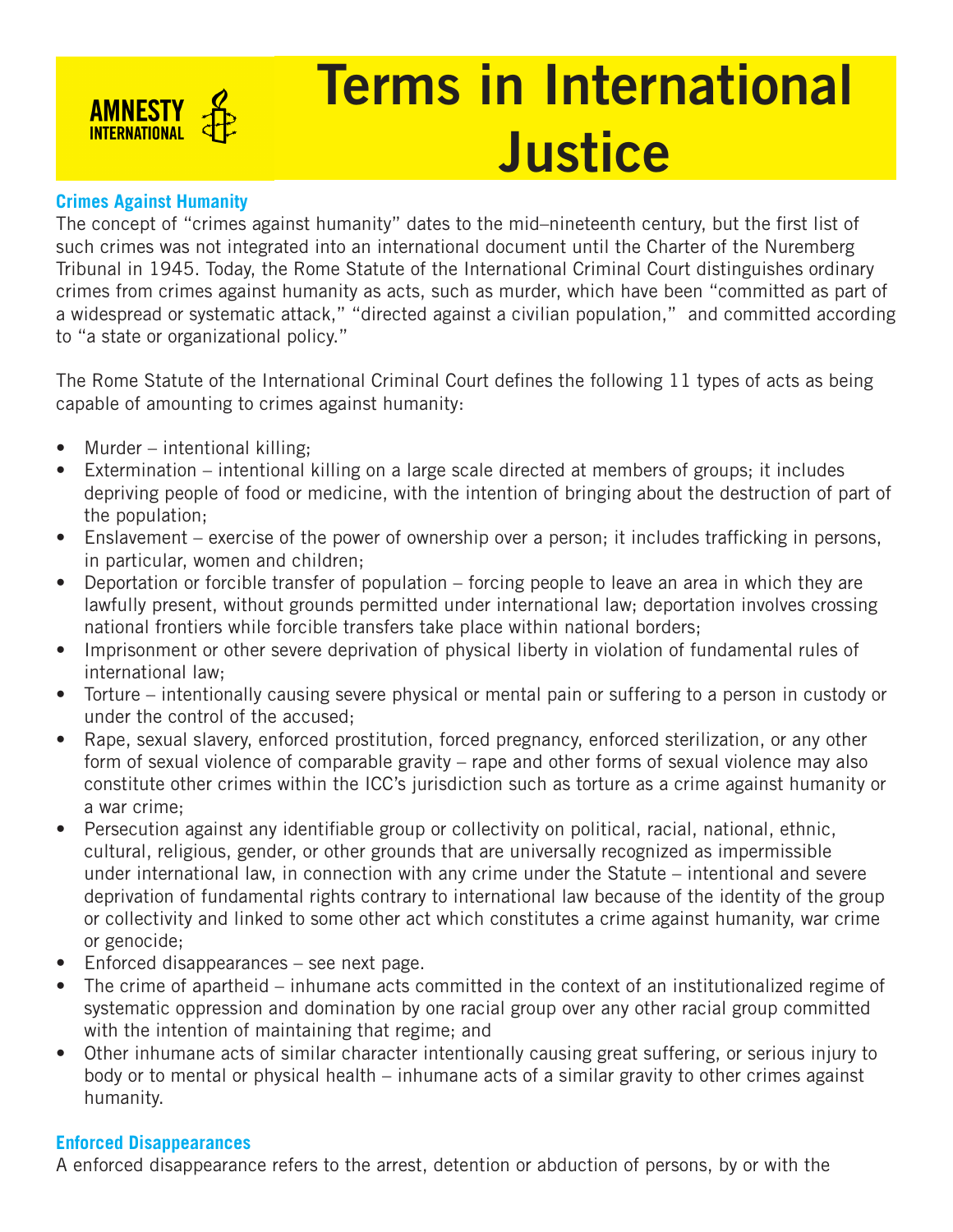authorization, consent or acquiescence of a state or political organization, followed by either (1) a refusal to acknowledge the deprivation of freedom or (2) a refusal to give information on the fate of ''disappeared'' persons, with the intention of removing them from the protection of the law for a prolonged period of time. "Disappeared" people are often at risk of torture or extrajudicial execution.

#### **Extrajudicial Executions**

An extrajudicial execution is an unlawful and deliberate killing carried out by order of a government or with its complicity. It can also be referred to as a political or "death squad" killing.

#### **Genocide**

Genocide is any one of a number of acts aimed at the destruction of all or part of certain groups of people; it is this intent that distinguishes genocide from other crimes against humanity. Article 6 of the Rome Statute gives the ICC jurisdiction over genocide as defined in Article II of the 1948 Convention on the Prevention and Punishment of the Crime of Genocide (otherwise known as the Genocide Convention). This definition is considered part of international customary law and, therefore, binding on all states – whether they have ratified the Genocide Convention or not.

Under the Rome Statute of the ICC, the following five prohibited acts – if committed with the intention to destroy all or part of a national, ethnical, racial or religious group, as such – may constitute genocide:

- Killing members of the group;
- Causing serious bodily or mental harm to the members of a group;
- Deliberately inflicting on a group conditions of life calculated to bring about its physical destruction;
- Imposing measures intended to prevent births within a group; and
- Forcibly transferring children of a group to another group.

#### **Human Rights Law**

International human rights law, including civil, cultural, economic, political and social rights, applies both in peacetime and during armed conflict and is legally binding on states, their armed forces and other agents. It establishes the right of victims of serious human rights violations to remedy, including justice, truth and reparations.

#### **Impunity**

Impunity is the exemption from punishment, penalty or harm. The word comes from the Latin *impunitas*, "the absence of punishment." Impunity is fostered by governments' refusal to investigate crimes, by granting government officials immunity from prosecution, and/or by enacting amnesty laws to shield a person or a group of people from accountability. The toll of impunity is often seen in the continued suffering of victims and the steady erosion of the rule of law.

#### **International Criminal Law**

International criminal law establishes individual criminal responsibility for certain violations and abuses of international human rights and international humanitarian law, such as war crimes, crimes against humanity and genocide, as well as torture, extrajudicial executions and enforced disappearance.

#### **International Humanitarian Law**

International humanitarian law (IHL), also known as the laws of armed conflict, includes rules protecting civilians and other individuals not participating in combat, as well as rules regulating the means and methods of warfare. It also includes rules imposing obligations on the power occupying a terri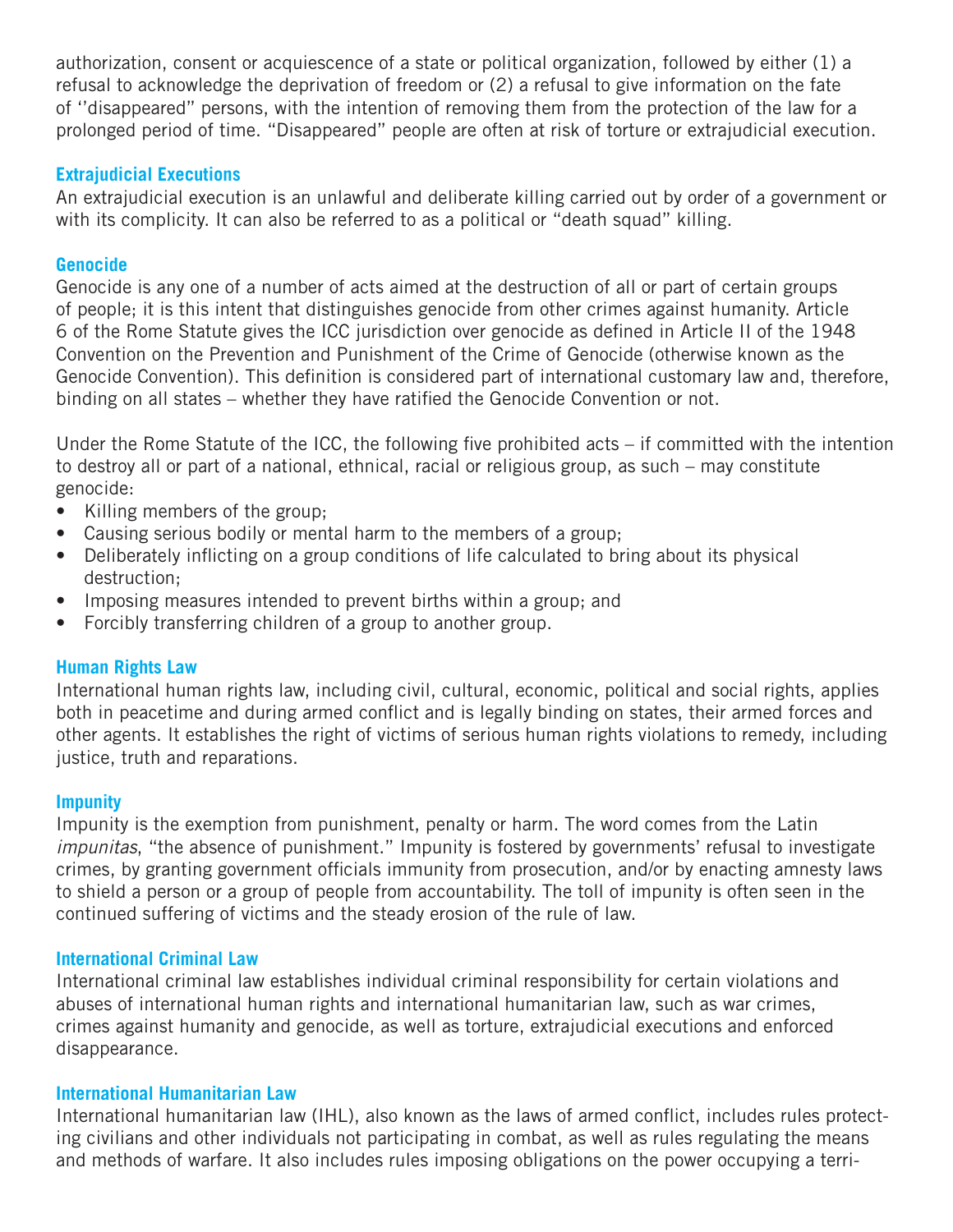tory. International humanitarian law binds all parties to an armed conflict, including non–state armed groups. The four Geneva Conventions of 1949 and their two Additional Protocols of 1977 are the principal instruments of international humanitarian law.

## **Torture**

Torture cannot be defined by a list of prohibited practices. Human rights treaties define it in a number of different ways, reflecting the different contexts in which they were drafted and the purposes of each particular treaty.

The Convention against Torture, which was adopted in 1984 by the UN General Assembly, provides not the sole, but certainly an authoritative, definition of torture in international law. Torture is defined in the Convention as the intentional infliction of severe physical or mental pain or suffering for purposes such as obtaining information or a confession, or punishing, intimidating or coercing someone. The term is applied to those forms of ill–treatment that are particularly severe and are deliberate.

The Convention prohibits torture as an independent crime, as a war crime, and as a crime against humanity, absolutely and in all circumstances.

Every act of torture is a crime under international law:

- If torture is committed in an armed conflict, it constitutes the war crime of torture;
- If torture is committed as part of a systematic or a widespread pattern of similar acts, it constitutes the crime against humanity of torture;
- The Geneva Conventions prohibit the war crime of torture in both international wars and internal conflicts such as civil wars or rebellions; and
- The Rome Statute of the International Criminal Court prohibits torture when it constitutes genocide, a crime against humanity or a war crime.

## **War Crimes**

Article 8 of the Rome Statute of the International Criminal Court (ICC) gives the ICC jurisdiction over a wide range of war crimes, whether committed during *international* armed conflict or during *internal* armed conflicts, such as civil wars, which are the most common conflicts today. Unlike crimes against humanity, a war crime can be a single, isolated, dispersed or random act. There is no requirement for the act to be widespread and systematic.

Under the Rome Statute of the International Criminal Court, war crimes committed during international armed conflict fall into two major categories.

First, the ICC can try persons accused of grave breaches of the four Geneva Conventions of 1949. These include the following acts, when committed against persons protected by the Conventions, including wounded soldiers, wounded or shipwrecked sailors, prisoners of war and civilians in occupied territories: willful killing; torture or inhumane treatment, including biological experiments; willfully causing great suffering, or serious injury to body or health; extensive destruction and appropriation of property, not justified by military necessity and carried out unlawfully and wantonly; compelling a prisoner of war or other protected person to serve in the forces of a hostile state; willfully depriving a prisoner of war or other protected person of the rights of fair and regular trial; unlawful deportation or transfer or unlawful confinement; and taking of hostages.

Second, the Court has jurisdiction over a wide range of other violations of international humanitarian law, including violations recognized in the Hague Regulations and Protocol I to the Geneva Conventions and in international customary law, including: